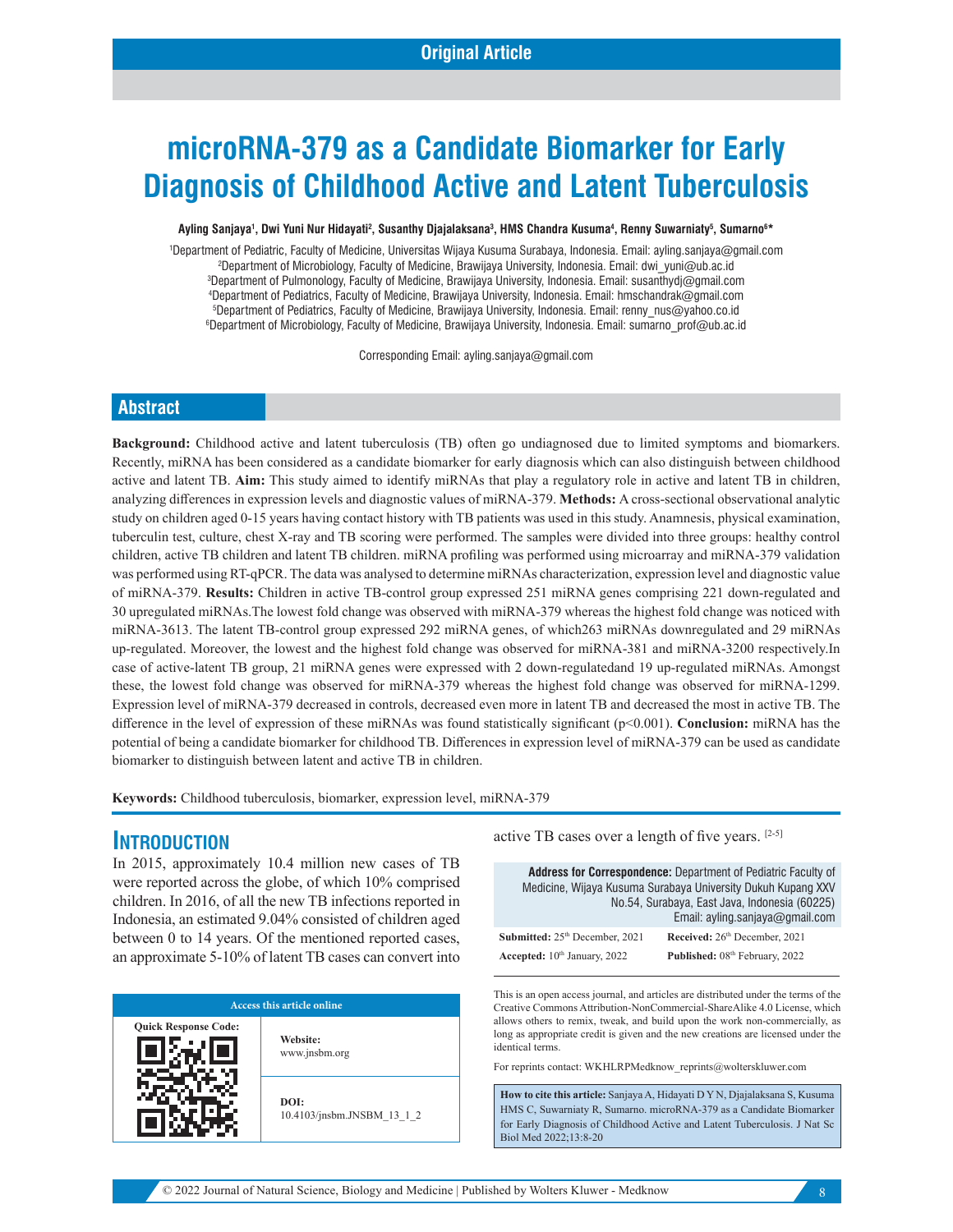Latent TB is a condition of the body with a specific persistent immune response to mycobacterium tuberculosis antigen stimulation. As a result clinical symptoms of active TB, as well as radiological and bacteriological abnormalities do not appear. Whereas, active TB is a multiorgan illness that can be caused by a primary infection or a reactivation of latent TB.<sup>[6,7]</sup>

Definite diagnosis of TB is established by finding TB bacteria through direct smear examination or culture, which is considered the gold standard examination. However, it is still not as simple as that because it is difficult for a child to cough up sputum, as the location of bacteria is in the parenchyma area which is far from the bronchi. $[8-11]$  Despite the development of a scoring system for TB in children, there are obstacles in detecting this disease in them due to the inherent weaknesses of the scoring system parameters.<sup>[10,12,13]</sup>

The role of microRNA (miRNA or miR) as a biomarker and therapy for TB both in adults and children has captured the attention of researchers worldwide MiRNA is a ribonucleic acid composed of 19-24 nucleotides. Despite regulating the expression level of mRNAs, these miRNAscan complement the target genes which encode for the mRNAs.[14–17] In-depth studies have revealed that miRNA not only can be used as a biomarker but also as an agent for TB therapy owing to its stability in plasma and other body fluids.[12,16–19] Several types of miRNAs are immune-related genes that can regulate immune response in active and latent TB.[14,16-18]

In the present study, the researchers sought to analyze the expression of several miRNAs in children suffering from TB. In addition, the potential of miRNA for the diagnosis of both active and latent TB infection is also investigated.

## **METHODS**

This study was conducted by analytical observational design using cross-sectional approach. After obtaining ethical approval from the Ethical Committee of Wijaya Kusuma Surabaya University, Surabaya, sera from healthy children, active and latent TB children were collected from Primary Health Care in Surabaya. The sera were used to determine the characteristics of identified miRNAs and their expression levels in the study subjects. The analysis procedure was conducted in the Tropical Disease Research Centre in Surabaya Indonesia and The Applied Biosystems Research Laboratory in Singapore. The study began in October 2019 and took approximately six months to complete.

## **STUDY SUBJECTS**

Children of age 0-15 years, diagnosed with active TB, latent TB and who had history contact with adult TB were included in this study. However, children with any congenital or chronic disease, such as diabetes, malignancies, allergies, malaria, immunocompromised diseases such as HIV and with diseases of lung, kidney, liver and blood were excluded from this study. Moreover, children who had history of atopy, heart and kidney failure and who were receiving therapy of tuberculosis were also excluded. The control group of the study comprised healthy children of 1-14 years of age and who had negative tuberculin result and never received BCG immunization, and the study subject were divided into three groups: the healthy control group, the active TB group and the latent TB group. There were 7 children in the control group whereas the active and latent TB groups contained 16 and 9 children respectively.

# **CLINICAL PROCEDURE**

**Profiling of miRNAs using microarray technique** A total of 10 samples were selected for miRNA profiling using the microarray technique. These samples were divided into three groups: the control group having two samples, the active TB group and the latent TB group each comprising four samples. A total of 500 ng of RNA was labelled using FlashTag ™ Biotin HSR RNA Labelling Kit (Thermo Fisher Scientific, Applied Biosystems™). The labelled RNA was then hybridized on the GeneChip ™ miRNA array 4.0 by keeping them overnight at 48°Cin a GeneChip ™ Hybridization Oven 645 (Thermo Fisher Scientific, Applied Biosystems ™) at 60 rpm speed for 16-18 hours. Hybridization control (GeneChip ™ Hybridization Control Kit) was included in the whole process of hybridization. After the completion of the process, the samples in the GeneChip ™ miRNA array 4.0 were washed and stained using the GeneChip ™ Fluidics Station 450 instrument (Thermo Fisher Scientific, Applied Biosystems ™).

#### **Validation of miRNA expression using Real-Time PCR**

The components of the Real-Time PCR reaction consisted of 10 µl of TaqMan® Fast Advanced Master Mix (2X), 1 µl of TaqMan® microRNA Assay (20X), 1.33 µl of cDNA sample and 7.67 µl of nucleasefree water. The total reaction volume was 20 µl. The QuantStudio ™ 5 Real-Time PCR System (Thermo Fisher Scientific, Applied Biosystems ™) was used to carry out the reaction with the following program: incubation for 2 minutes at 50°C, pre-denaturation for 20 seconds at 95°C, denaturation for 3 seconds at 95°C and annealing / extension for 30 seconds at 60°C. The denaturation, annealing and extension stages were repeated for 40 cycles. After the reaction was completed,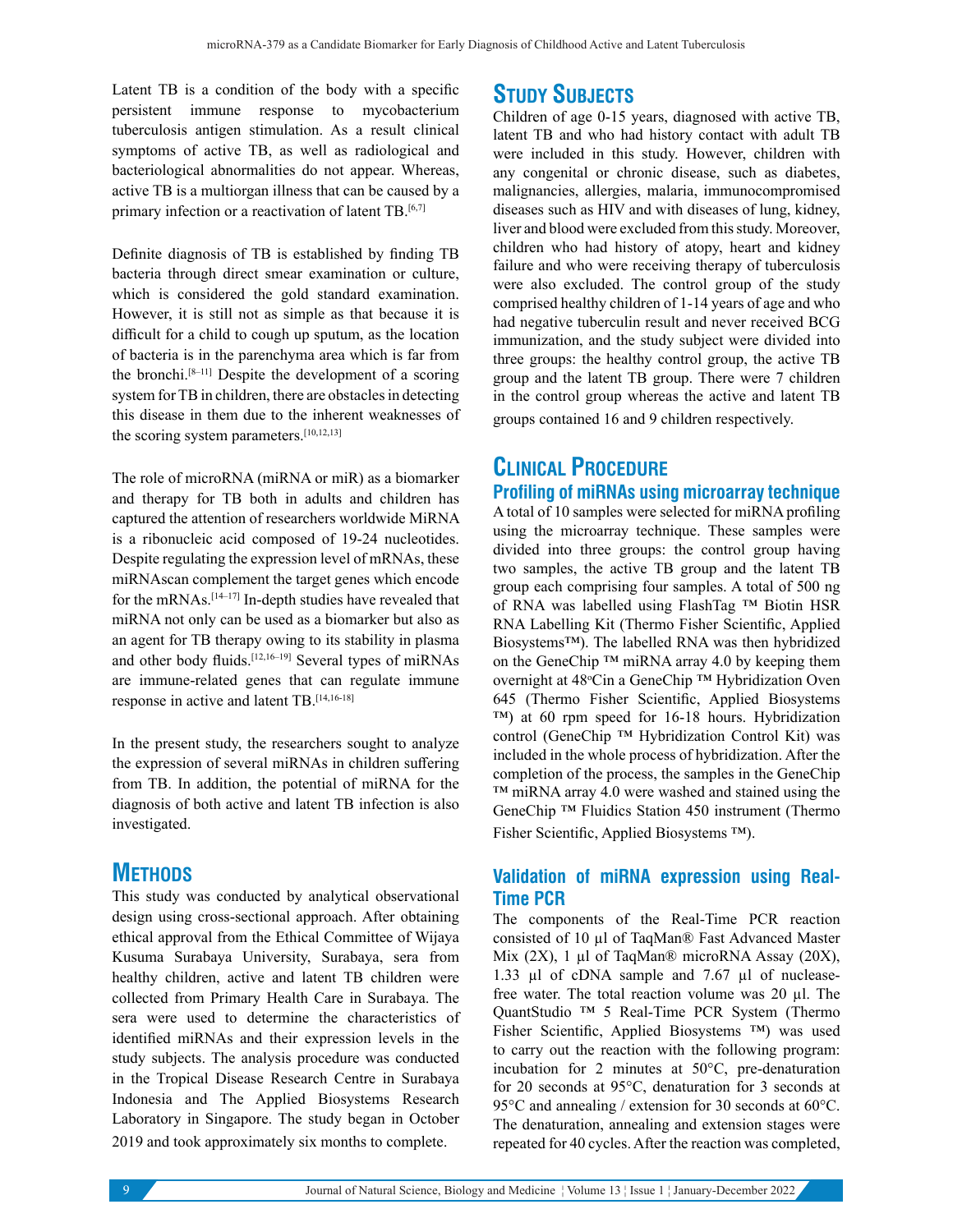data was collected and analysed using the Comparative CT ( $2 - \Delta\Delta$ Ct) method with the help of Expression Suite Software v1.3 (Thermo Fisher Scientific).

#### **STATISTICAL ANALYSIS**

The Statistical Package for the Social Sciences (SPSS) v22 for Windows (IBM Inc., Chicago, IL) was used for the statistical analysis of the data. Kolmogorov-Smirnov test was used to assess the normal distribution of data. After that, the Shapiro-Wilk test was used to carry out the normality test for data with a ratio scale and small sample size. Comparison between two sample groups was done with the independent sample t test. In addition, One Way Anova test (F test) was used for comparison between more than two sample groups. On getting the normal distribution of the data, Pearson correlation test was performed. The diagnostic values were analyzed using the ROC and AUC curves. The P-value of less than 0.05 was considered statistically significant.

#### **Ethical Considerations**

Ethical approval from the Ethics Committee of the Faculty of Medicine, Wijaya Kusuma University, Surabaya, Indonesia was obtained on 30<sup>th</sup> September 2019 (No. 98/SLE/FK/UWKS/2019).

# **RESULTS**

#### **General Characteristics**

A total of 32 children were recruited in the study of which 17 were males and 15 were females. Amongst the female patients,  $68.8\%$  (n=11) were suffering from active TB, 11.1 % (n=1) had latent TB whereas  $31.3\%$  $(n=5)$  and 88.9%  $(n=8)$  males had active and latent TB respectively. The healthy control group comprised 57.1% (n=4) males and the rest were females. Group wise distribution of the subjects and their sociodemographic characteristics are shown in Table 1

#### **Characterization of miRNA Expression in Active TB and Control Group**

In the active TB and control groups, the former group contained four children and the latter group comprised two children. In both groups, a total of 6631 genes were found to be expressed of which 251 genes were in accordance with the initial filter criteria. Out of these, 30 (11.95%) were up-regulated miRNAs with miRNA-3613 showing the highest fold change i.e., 7.14 whereas the remaining 221 (88.05%) miRNAs were down-regulated with the lowest fold change observed for miRNA-379 i.e. -81.92 (Figure 1).

**Table 1: Sociodemographic Characteristics of study subjects**

| <b>Characteristics</b>             | Active<br><b>Tuberculosis Tuberculosis</b> |         |                  | Latent   | <b>Healthy</b><br>Control |         |  |  |
|------------------------------------|--------------------------------------------|---------|------------------|----------|---------------------------|---------|--|--|
|                                    | n                                          | %       | n                | %        | n                         | %       |  |  |
| <b>Gender</b>                      |                                            |         |                  |          |                           |         |  |  |
| Male                               | 5                                          | 31.3%   | 8                | 88.9%    | 4                         | 57.1%   |  |  |
| Female                             | 11                                         | 68.8%   | 1                | $11.1\%$ | 3                         | 42.9%   |  |  |
| <b>Mother's Education</b>          |                                            |         |                  |          |                           |         |  |  |
| Primary school                     | 3                                          | 18.8%   | $\overline{2}$   | $22.2\%$ | 5                         | 71.4%   |  |  |
| Secondary School                   | 13                                         | 81.3%   | 7                | 77.8%    | 2                         | 28.6%   |  |  |
| <b>Father's Education</b>          |                                            |         |                  |          |                           |         |  |  |
| Primary school                     | 4                                          | 25.0%   | 3                | 33.3%    | 4                         | 57.1%   |  |  |
| Secondary School                   | 12                                         | 75.0%   | 6                | 66.7%    | 3                         | 42.9%   |  |  |
| <b>Immunization of BCG</b>         |                                            |         |                  |          |                           |         |  |  |
| No                                 | 1                                          | $6.3\%$ | $\theta$         | $.0\%$   | 7                         | 100%    |  |  |
| Yes                                | 15                                         | 93.8%   | 9                | 100.0%   | $\theta$                  | $0\%$   |  |  |
| <b>Contacting with TB Patients</b> |                                            |         |                  |          |                           |         |  |  |
| Yes                                | 15                                         | 93.8%   | 9                | 100%     | 0                         | $0\%$   |  |  |
| No                                 | 1                                          | 6.3%    | $\overline{0}$   | $0\%$    | 7                         | 100%    |  |  |
| <b>Tuberculin Test</b>             |                                            |         |                  |          |                           |         |  |  |
| Positive                           | 16                                         | 100%    | 9                | 100%     | 0                         | $0\%$   |  |  |
| Negative                           | $\theta$                                   | $0\%$   | $\overline{0}$   | $0\%$    | 7                         | 100%    |  |  |
| <b>Weight/ Nutritional Status</b>  |                                            |         |                  |          |                           |         |  |  |
| Less                               | 3                                          | 18.8%   | 3                | 33.3%    | 3                         | 42.9%   |  |  |
| Good                               | 13                                         | 81.3%   | 6                | 66.7%    | 4                         | 57.1%   |  |  |
| Fever >2 weeks                     |                                            |         |                  |          |                           |         |  |  |
| Yes                                | 4                                          | 25%     | $\theta$         | $0\%$    | $\theta$                  | $0\%$   |  |  |
| No                                 | 12                                         | 75%     | 9                | $100\%$  | 7                         | 100%    |  |  |
| Cough >3 Weeks                     |                                            |         |                  |          |                           |         |  |  |
| Yes                                | 8                                          | 50.0%   | 1                | 11.1%    | 0                         | $0\%$   |  |  |
| No                                 | 8                                          | 50.0%   | 8                | 88.9%    | 7                         | 100%    |  |  |
| <b>Swollen Lymph Nodes</b>         |                                            |         |                  |          |                           |         |  |  |
| Yes                                | 16                                         | 100%    | $\boldsymbol{0}$ | $0\%$    | $\boldsymbol{0}$          | $0\%$   |  |  |
| No                                 | $\mathbf{0}$                               | $0\%$   | 9                | 100%     | 7                         | 100%    |  |  |
| <b>Swelling of Bones / Joints</b>  |                                            |         |                  |          |                           |         |  |  |
| Yes                                | $\mathbf{0}$                               | $0\%$   | $\boldsymbol{0}$ | 0%       | $\boldsymbol{0}$          | $0\%$   |  |  |
| No                                 | 16                                         | 100%    | 9                | 100%     | 7                         | 100%    |  |  |
| <b>Chest X-ray</b>                 |                                            |         |                  |          |                           |         |  |  |
| Suggestive TB                      | 15                                         | 93.8%   | $\boldsymbol{0}$ | 0%       | 0                         | $0\%$   |  |  |
| Normal                             | 1                                          | 6.3%    | 9                | 100%     | 7                         | $100\%$ |  |  |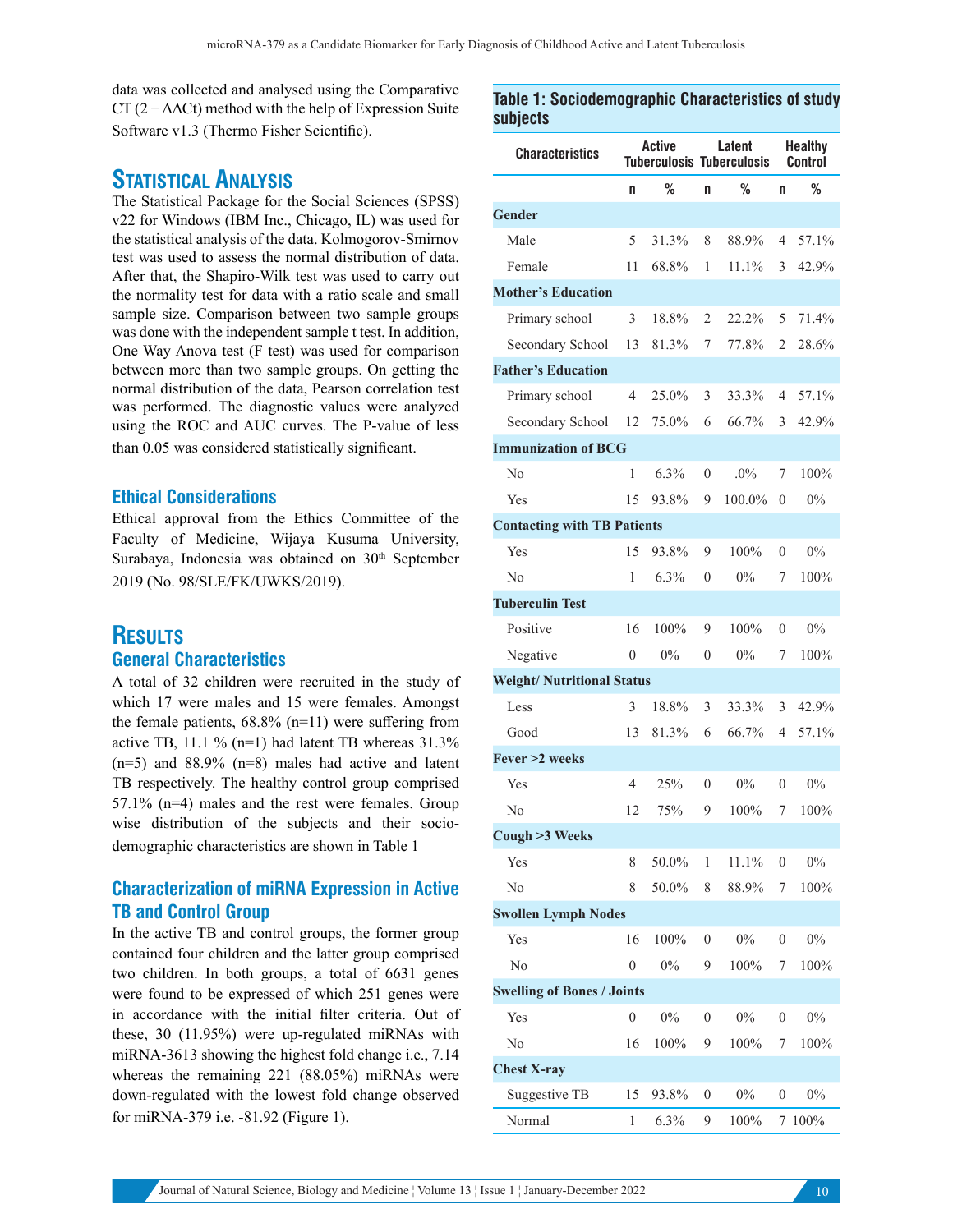

Figure 1. Overview of miRNA Expression in Active TB Children Versus Control Group

#### **Characterization of miRNA Expression in Latent TB and Control Group**

A total of four children were included in the latent TB group and two in the control group. In total, 6631 genes were found to be expressed in both group of which 292 genes passed the filter criteria. Out of these 292 miRNAs, 29 (9.93%) were up-regulated with the highest fold change observed for miRNA-3200 (5.41) and the remaining 263 miRNAs (90.07%) were downregulated with the lowest fold change of miRNA-381 was observed (-30.92) (Figure 2).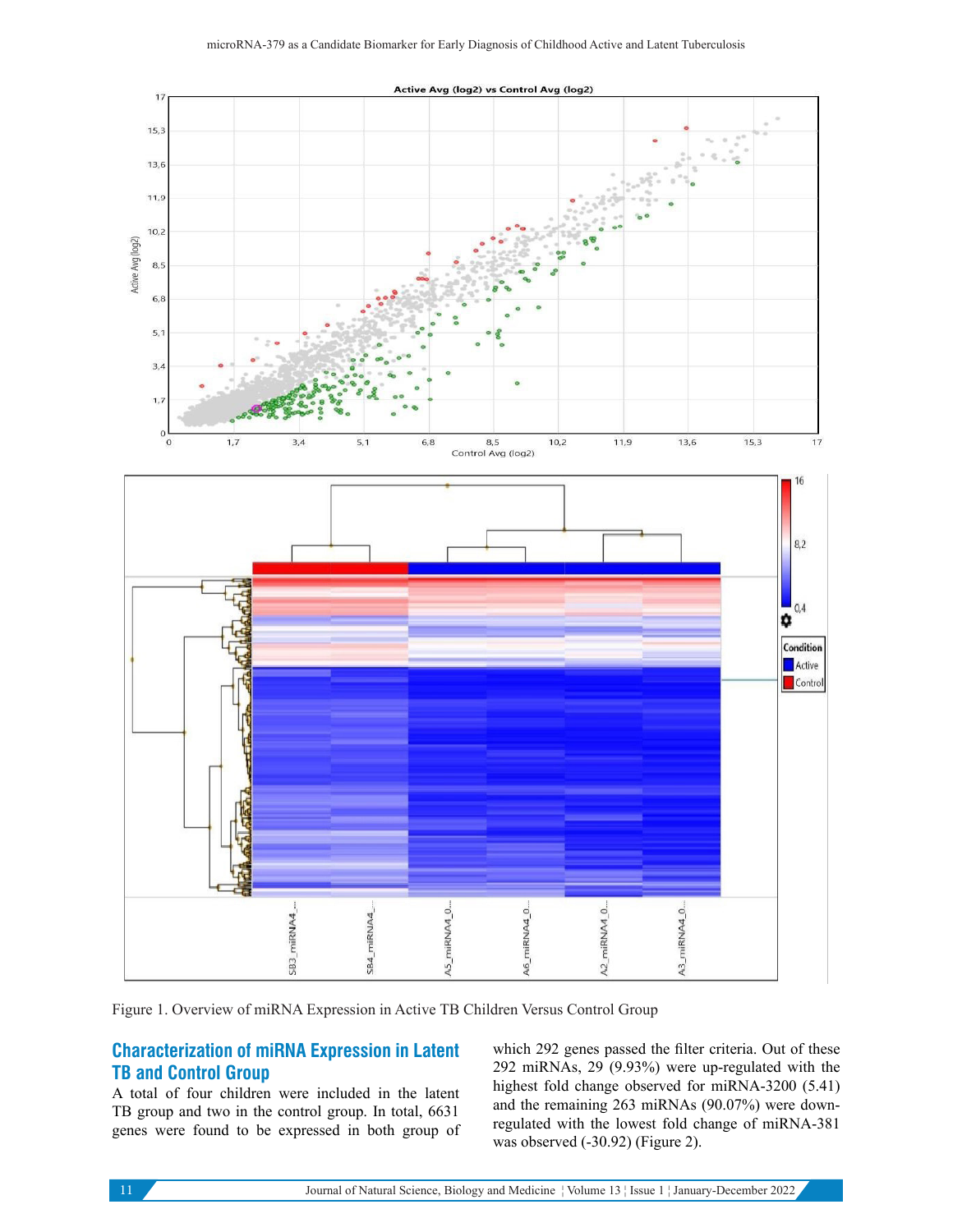

Figure 2. Overview of miRNA Expression in Latent TB Children Versus Control Group.

#### **Characterization of miRNA Expression in Active TB and Latent TB Group**

In both the active TB and latent TB groups, the number of subjects was four. Both groups expressed 6631 genes in total out of which 21 genes passed the filter criteria.

Total 19 (90.48%) miRNAs were found to be upregulated with the highest fold change of miRNA-1299 (fold change 7.89) and remaining 2 (9.52%) miRNAs were down-regulated with the lowest fold change of miRNA-379 was observed (fold change -4.05) (Figure 3).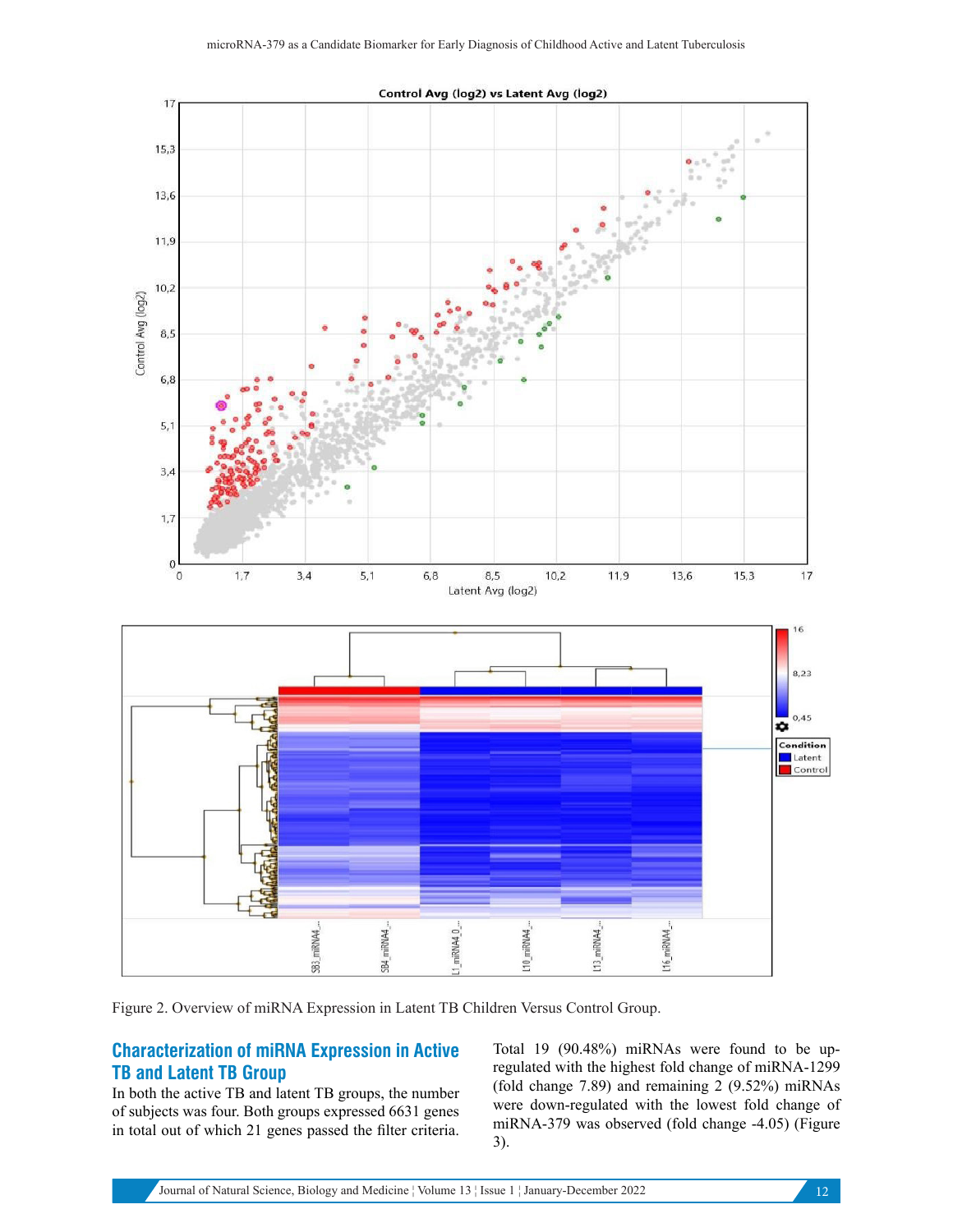

Figure 3. Overview of miRNA Expression in Active TB and Latent TB Children

#### **Overlapping microRNAs in Active TB, Latent TB and Control Group**

Characterization of the miRNAs in all groups showed a number of genes which were expressed in them. Figure 4 shows details of all the genes differentially expressed in each group. Of all the miRNAs which were found to be expressed in all the three groups of children, four

miRNAs were overlapping. These were miRNA-18a, miRNA-379, miRNA-542 and miRNA-2277. Amongst these, miRNA-379 showed down-regulation in all study subjects with the lowest fold change of -4.05. Hence, miRNA-379 was selected for further investigation i.e., validation and measurement of the level of expression. Table 2 summarizes the expression pattern (fold change) of overlapping miRNAs in all the groups.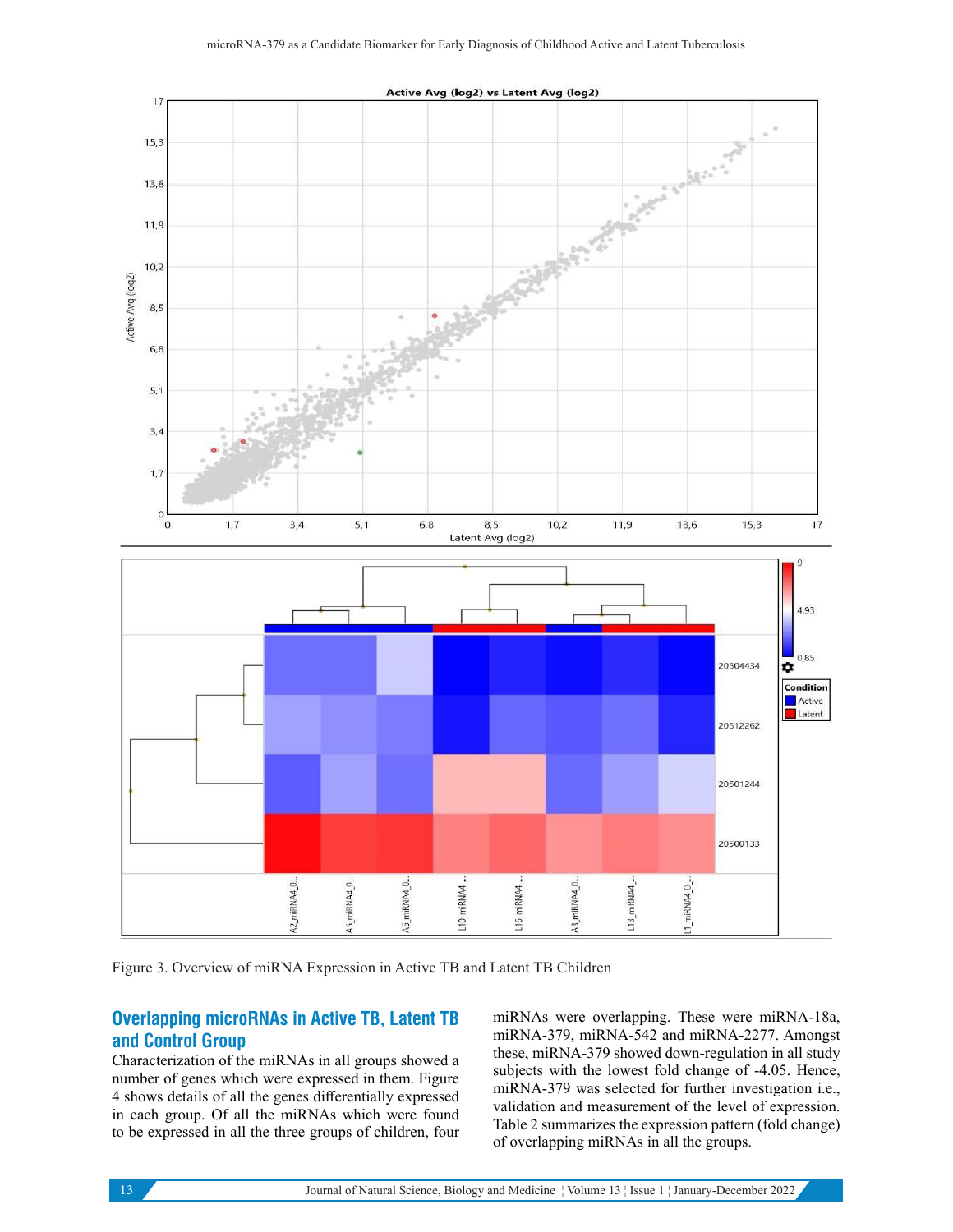

Figure 4: miRNA Genes Expressed in the Three Groups and the MiRNA Venn Diagram in the Research Subjects

| <b>Table 2: Overlapping miRNAs in All Groups</b> |                                               |                                               |                                                               |  |  |  |  |  |  |
|--------------------------------------------------|-----------------------------------------------|-----------------------------------------------|---------------------------------------------------------------|--|--|--|--|--|--|
| miRNA                                            | <b>Active TB-</b><br>control (fold<br>change) | <b>Latent TB-</b><br>control (fold<br>change) | <b>Active TB-</b><br><b>Latent TB</b><br><i>(fold change)</i> |  |  |  |  |  |  |
| $miRNA-18a$                                      | $-2.05$                                       | $-4.63$                                       | 2.26                                                          |  |  |  |  |  |  |
| $miRNA-379$                                      | $-95.43$                                      | $-17.03$                                      | -5.6                                                          |  |  |  |  |  |  |
| $miRNA-542$                                      | $-3.6$                                        | $-9.76$                                       | 2.71                                                          |  |  |  |  |  |  |
| $m$ <sub>RNA</sub> -2277                         | $-2.48$                                       | $-5.08$                                       | 2.05                                                          |  |  |  |  |  |  |

#### **Differences in the Expression Level of miRNA-379 Between Children with Active TB, Latent TB and Controls.**

Based on preliminary analysis with microarray profiling, miRNA-379 was found to be differentially expressed in all groups i.e., active TB, latent TB and control group. (Figure 5). Validation and quantification of miRNA-379 expression was carried out using the RT-qPCR method. Tests for differences in miRNA-379 expression levels were carried out for each group. This was preceded by the Kolmogorov-Smirnov test to assess the normal distribution of miRNA-379 data. After that, the data normality test was carried out with the Shapiro-Wilk test. (Table 3).



#### Groups

Figure 5: Expression Levels of miRNA-379 in Children with Active TB, Latent TB and Healthy Controls.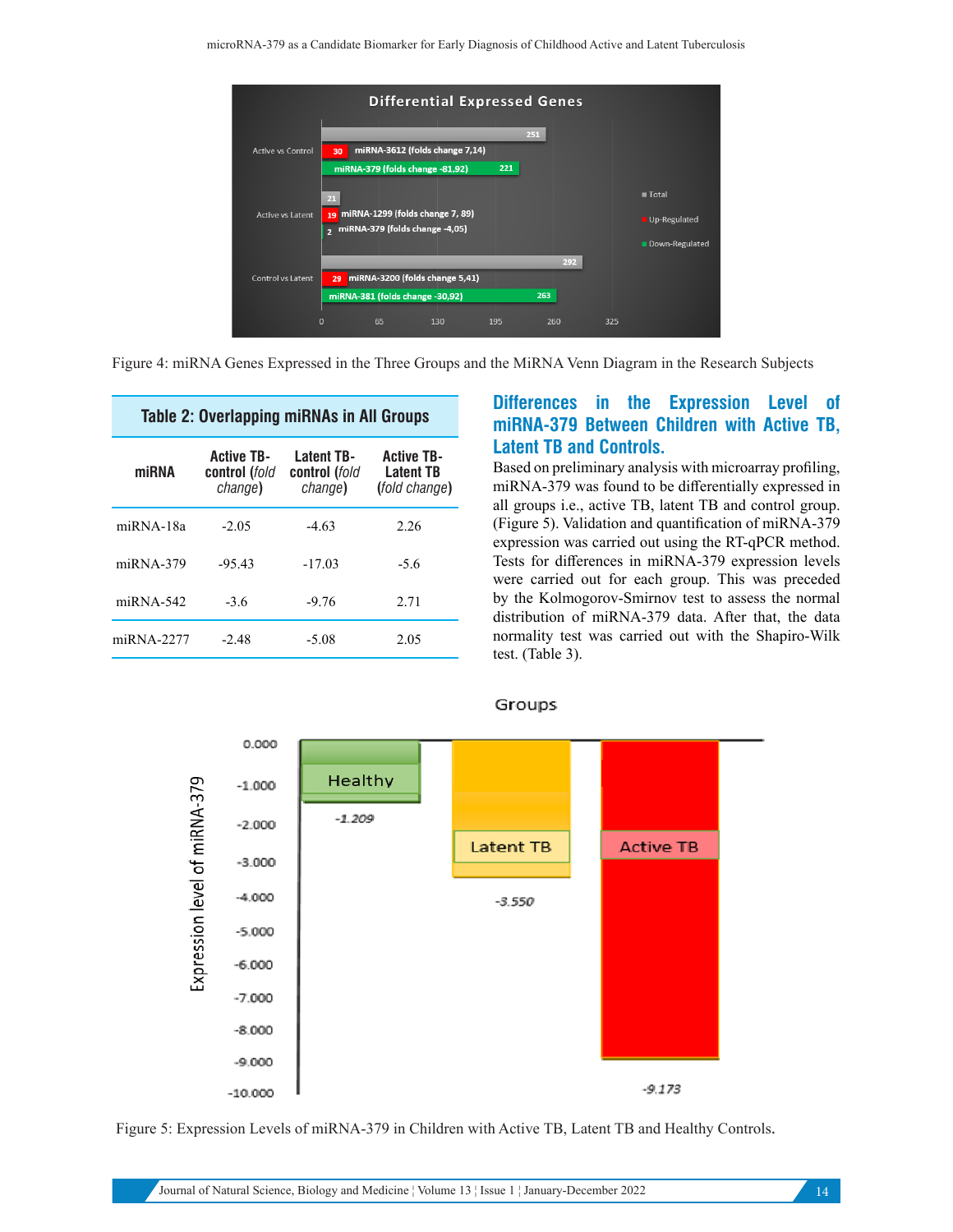| Table 3: Normality Test of Mirkna-379 in Active TB, Latent TB and Healthy Controls |                       |                  |              |         |                  |        |                              |    |                  |         |
|------------------------------------------------------------------------------------|-----------------------|------------------|--------------|---------|------------------|--------|------------------------------|----|------------------|---------|
|                                                                                    | <b>Normality Test</b> |                  |              |         |                  |        | <b>Level Difference Test</b> |    |                  |         |
|                                                                                    |                       | Kolmogorov-      | <b>Smirn</b> | 0V      | <b>Shapir</b>    | o-Wilk |                              | N  | $Mean + SD$      | p-value |
|                                                                                    | Group                 | <b>Statistic</b> | df           | Sig.    | <b>Statistic</b> | df     | Sig.                         |    |                  | < 0.001 |
| MiR-379                                                                            | TB active             | .121             | 16           | $.200*$ | .974             | 16     | .899                         | 9  | $-3.550 + 1.868$ |         |
|                                                                                    | TB latent             | .140             | 9            | $.200*$ | .957             | 9      | .762                         | 16 | $-9.173 + 4.860$ |         |
|                                                                                    | Control               | .173             |              | $.200*$ | .908             |        | .384                         |    | $-1.209 + 0.447$ |         |

#### **Table 3: Normality Test of miRNA-379 in Active TB, Latent TB and Healthy Controls**

#### **Differences in Diagnostic Value of miRNA-379 Between Active TB, Latent TB and Control Group.**

In the ROC of the active TB group,the AUC value of 1.000 was obtained with a p value  $\leq 0.001$ , which showed that the AUC value was included in the significant category in the diagnosis of active TB when compared to the controls. Similar results were observed in the latent TB group when compared with the control group i.e., the AUC value obtained was  $0.952$  with a p value <0.001. When both these grops were compared with each other, the AUC value of 0.917 was obtained with a p value  $\leq 0.001$  which showed its significance in the diagnosis of active TB as compared to the latent TB (Figure 6).



Figure 6. Diagnostic Value of miRNA-379 in Active TB, Latent TB and Healthy Control Groups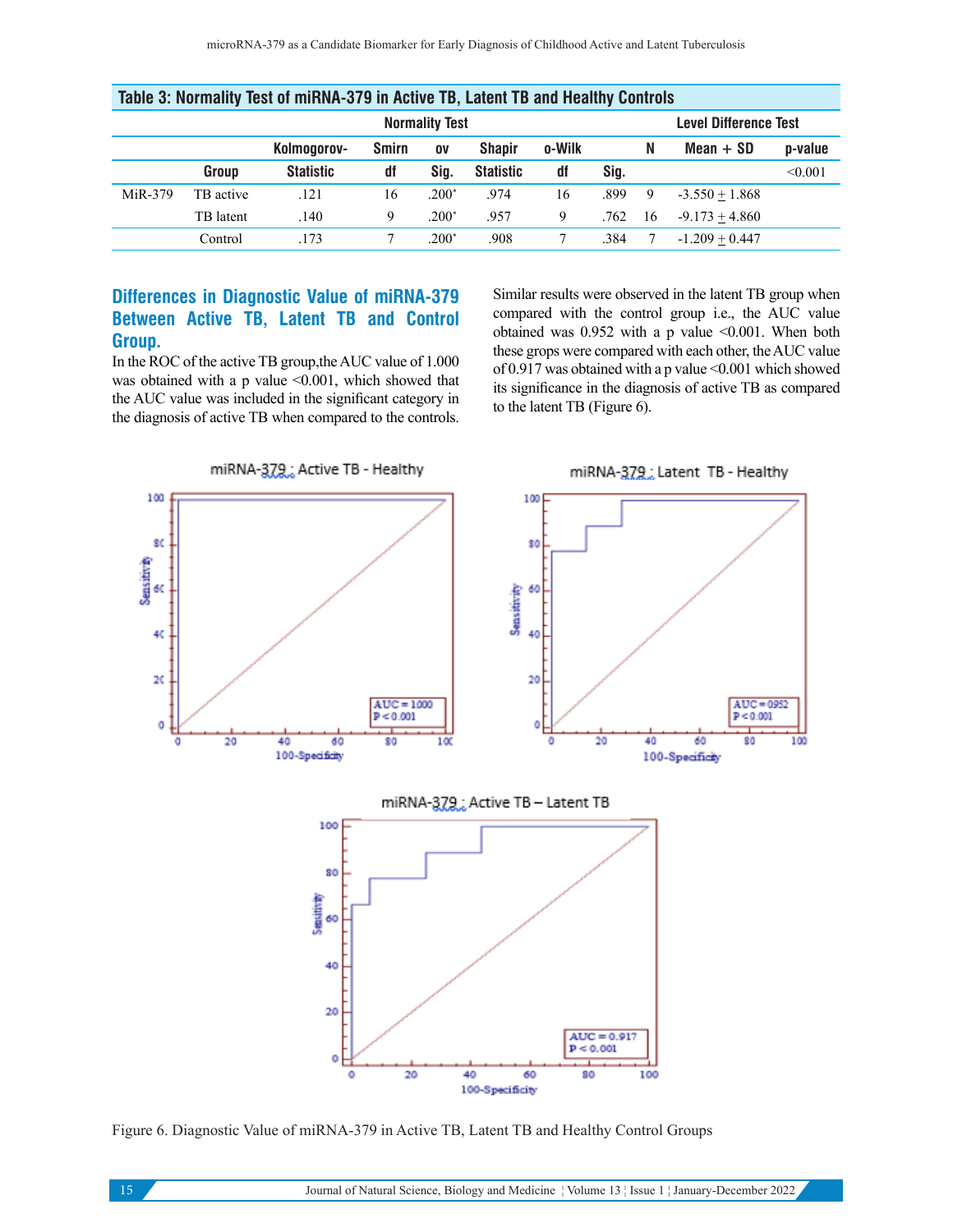From the ROC results, the cut-off value of miRNA-379 in the active TB-control group was found to be -2.020. Whereas, in the latent TB-control group and the latentactive TB group, the cut-off values obtained were -2.020 and -4.401 respectively. Based on these values, a difference test was carried out on the diagnostic value of miRNA-379 among groups of children with active TB, latent TB and controls (Table 4). The results of this test showed significant difference in the diagnostic value of miRNA-379 in all groups of children with a p value <0.001. This showed that miRNA-379 has a significant diagnostic value for diagnosing active TB and latent TB.

| Table 4 Test for Differences in Diagnostic Value of miRNA-379 |                                          |                                        |              |  |  |  |  |
|---------------------------------------------------------------|------------------------------------------|----------------------------------------|--------------|--|--|--|--|
|                                                               | Group                                    |                                        | p-value      |  |  |  |  |
| TB Active – Control miR-397 cut-off                           | TB Active $n$ $\frac{6}{6}$              | Control $n$ $\left(\frac{9}{0}\right)$ | ${}_{0.001}$ |  |  |  |  |
| $\leq$ -2.020                                                 | 16(100)                                  | $\theta$                               |              |  |  |  |  |
| $> -2.020$                                                    | $\overline{0}$                           | 7(100)                                 |              |  |  |  |  |
| TB Latent – Control miR-379 $cut-off$                         | TB Latent $n$ $\left(\frac{9}{6}\right)$ | Control $n$ $\left(\frac{9}{0}\right)$ | ${}_{0.001}$ |  |  |  |  |
| $\leq -2.020$                                                 | 7(77.8)                                  | $\theta$                               |              |  |  |  |  |
| $> -2.020$                                                    | 2(22.2)                                  | 7(100)                                 |              |  |  |  |  |
| TB Active - TB Latent miR-379 cut-off                         | TB Active $n$ $\frac{6}{6}$              | Latent $n$ $(\%)$                      | ${}_{0.001}$ |  |  |  |  |
| $\leq -4.401$                                                 | 15(93.8)                                 | 2(22.2)                                |              |  |  |  |  |
| $> -4.401$                                                    | 1(6.3)                                   | 7(77.8)                                |              |  |  |  |  |
|                                                               |                                          |                                        |              |  |  |  |  |

## **DISCUSSION**

In this study, it was found that, in the active TB-control group, 251 miRNAs were expressed. Amongst these, miRNA-379 was down-regulated with the lowest fold change (fold change 81.92) whereas miRNA-3613 was up-regulated with the highest fold change -(fold change 7.14). A similar study observed that out of 29 miRNAs expressed, 15 were up-regulated and 14 were down-regulated. Their results of validation with RT-PCR showed 14 essential miRNAs, namely miRNA-1, miRNA155, miRNA-31, miRNA-146a, miRNA-10a and miRNA-125b. miRNA-150 was downregulated while miRNA-29 was upregulated in children with active TB.[17,22] Another study also showed that miR-31 was significantly reduced in children with TB as compared to healthy children. The study showed 15 types of miRNAs among TB children and controls, of which miR-192 was the only candidate whose measurement results showed significant differences in adults and children.[12,23] These studies suggest that there are different miRNA characteristics in each country or ethnicity. This is supported by various studies in European and African ethnicities as well.<sup>[21]</sup>

In the latent TB- control group investigated in this study, 263 miRNAs were down-regulated with the lowest fold change being observed for miRNA-381 (fold change -30.92) and 29 miRNAs were up-regulated with the highest fold change being noticed for miRNA-3200 (fold change 5.41). Another study also reported the role of miRNA-381 in TB infection being related to the body's innate and adaptive immunity. Differential expression of miRNA in TB patients can help differentiate between TB patients and healthy people.<sup>[24]</sup> One study also recorded 33 miRNAs whose expression was up-regulating and 46 miRNAs were found to be down-regulated, including miR-451a, miR-340-5p, miR-136-5p and miR-29b<sup>[2]</sup>. In Wang's study, it was found that five miRNAs, namely, hsa-miR130a, hsa-miR-296-5p, hsa-miR-493, hsa-miR-520d-3p and hsa-miR-661, had different expression levels between latent TB and healthy controls[23]. This difference in miRNA expression shows that miRNA characteristics varies with each state, country or ethnicity. This latency may depends on the Mycobacterium tuberculosis (M.tb) strain and the host immune response. Data regarding latent TB in children have not been fully assessed, as well as research on miRNA against latent TB in Indonesia has not been widely carried out. This requires further research which can be used as a basis for specific miRNA characterization in order to minimize reactivation of latent TB.[12,25–27]

Profiling of miRNAs in the active TB-latent TB group was also conducted in this study which depicted that out of total 21 miRNAs, 2 were down-regulated with the lowest fold change of miRNA-379 (fold change -4.05) and 19 were found up-regulated with the highest fold change of miRNA-1299 (fold change 7.89). This is in line with studies which profiled miRNA expression in TB and found that miRNA-1299 was up-regulated with a fold change of 2.0797. There were differences in miRNA expression in both active and latent TB patients and showed the expression of 17 miRNAs of which 12 miRNAs were up-regulated.[23,28] Another study found up-regulation of miRNA-19 and the induction of miR-29 in T cells during infection to increase bacterial virulence. Inhibition of interferon-gamma expression by the upregulation of miR-29 has been reported by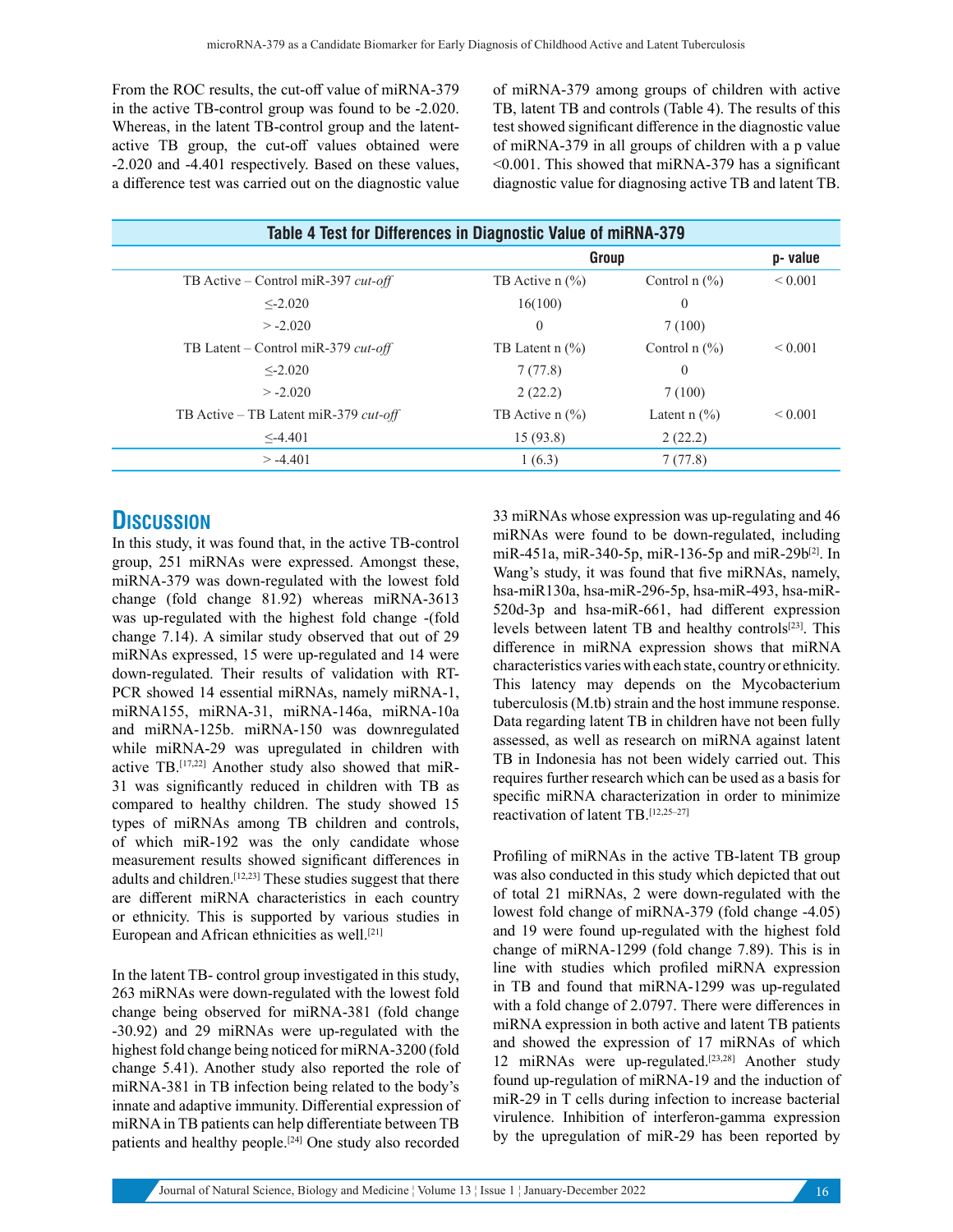another study. They also showed that overexpression of miR-29 converts latent TB to active TB. miRNA-29 was found to be elevated in the T cells of TB patients when compared with latent TB and controls. However, contrasting results have also been reported in a study by Kleinsteuber.[2,29,30] Another study, with the help of array examination, observed a decrease in miRNA-144 expression in CD4 T cells in TB patients as compared to latent TB patients.[21] Important post-transcription regulation of gene expression is mediated by intracellular miRNA and immunity processes. Several studies have shown changes in miRNA gene expression in macrophages and NKC in both active and latent TB patients.[31–33] In the pathogenesis of TB, the host cellular immune response determines whether the infection will become latent TB or it will progress to become active TB where miRNAs extensively regulate cell differentiation and development. Various studies have found genes that change the expression profile of miRNAs in macrophage cells and NK cells from individuals with active or latent TB.[28]

In the present study, expression of four microRNAs was found to be overlapping in the three groups of study subjects. These were: miRNA-18a, miRNA-379, miRNA-542 and miRNA-2277. In the active TB-control group, the miRNA-18a had a fold change of -2.05 whereas in the latent TB-control group and active TBlatent TB group, its fold change came out to be -4.63 and 2.26 respectively. The second common miRNA-379 was found to have a fold change of -95.43 in the active TB-control group and a fold change of -17.03 and 5.6 in the latent TB-control group and the latent-active TB group respectively. Fold change in the third common miRNA-542 in active TB-control group was -3.6 whereas in the latent TB-control group, the fold change was -9.76 and in the active TB-latent TB group it was found to be 2.71. The fourth common miRNA-2277 had a fold change of -2.48 in active TB-control group. Moreover, its fold change in latent TB-control group and latent-active TB group came out to be -5.08 and 2.05 respectively. The existence of these overlapping miRNAs in all the groups is in line with the study conducted by Lyu which described the Venn diagram of three overlapping miRNAs, namely, miRNA-140, miRNA-423 and miRNA-3184<a>[34]</a> and about one third of the world's population has a latent TB infection (LTBI. Another study found five overlapping miRNAs expression in the active TB-control group and the latent TB-control group. These miRNAs were: miR-21, miR-7f-1, miR-423, miR-1275 and miR-505.[35]

Expression of mir-379 was found to be decreased in both active and latent TB patients as compared to healthy controls. However, this decrease in the expression level was observed as the most dominant in active TB patients with a fold change of -9.173. On the other hand, its expression level in latent TB patients was decreased with a fold change of -3.550 and that in the control group, it was -1.209. Tests for differences in levels of expression were carried out which depicted a significant difference between the expression levels of miRNA-379 among children with active TB, latent TB and those who were healthy. This is in line with several studies on miRNAs in various countries which identified, validated and measured their level of expression. A study showed a significantly different trend of expression between the expression levels of miRNA-140, miRNA-423 and miRNA-3184 in the control group, latent TB group and active TB group. Validation with RT-qPCR obtained the expression of miRNA-2110, miRNA-1246, miRNA-370 and miRNA-193 in the healthy, latent TB and active TB groups. Their results revealed the lowest expression level of these miRNAs in control group whereas slightly increased and highest levels in latent TB and active TB groups. Another study found miRNA-29a as a potential biomarker because it has a significantly different level of expression in active TB compared to controls18,34and about one third of the world's population has a latent TB infection (LTBI. The mechanism of miRNA-379 in gene regulation at the time of M.tb infection is still not clear. However, expression of miRNAs is explained in literature especially in diseases like cancer.[36]

The effect of miR-379 on FAK/AKT signaling in the germinal center (GC) cells suggests that miR-379 is under-regulated in GC and reducing miR-379 is associated with poor prognosis leading to poor condition of GC patients. miR-379 can also inhibit GC migration, invasion and the epithelial–mesenchymal transition (EMT) phenotypes by targeting FAK/AKT signaling in vitro and in vivo. These data identified the underlying mechanism by which miR-379 inhibited GC migration and invasion and demonstrated miR-379 as a new prognostic biomarker for GC patients.[36] miR-379 inhibits activation of the PTEN/AKT pathway in gliomas. These results suggest that miR-379 attenuates glioma development by directly targeting MTDH and indirectly regulating the PTEN/AKT pathway. Moreover, deregulated expression of miR-379 contributes to the initiation and development of several types of cancer as well. For example, manipulation of miR-379 levels suppresses cell metastasis and EMT in gastric cancer by regulating the FAK/AKT signaling pathway. Expression of miR-379 reduces cell migration, invasion and EMT of hepatocellular carcinoma also by directly targeting FAK and regulating the AKT signaling pathway.[37] A study on the patients with active TB showed up-regulation of miR-379 in their serum as compared to controls with a 4.62 fold change observed in them. However, the regulatory mechanism is not clearly defined.[18] In the future, it is necessary to conduct research on the pathomechanism of miRNA-379 regulation against M.Tb infection in relation to immune response and other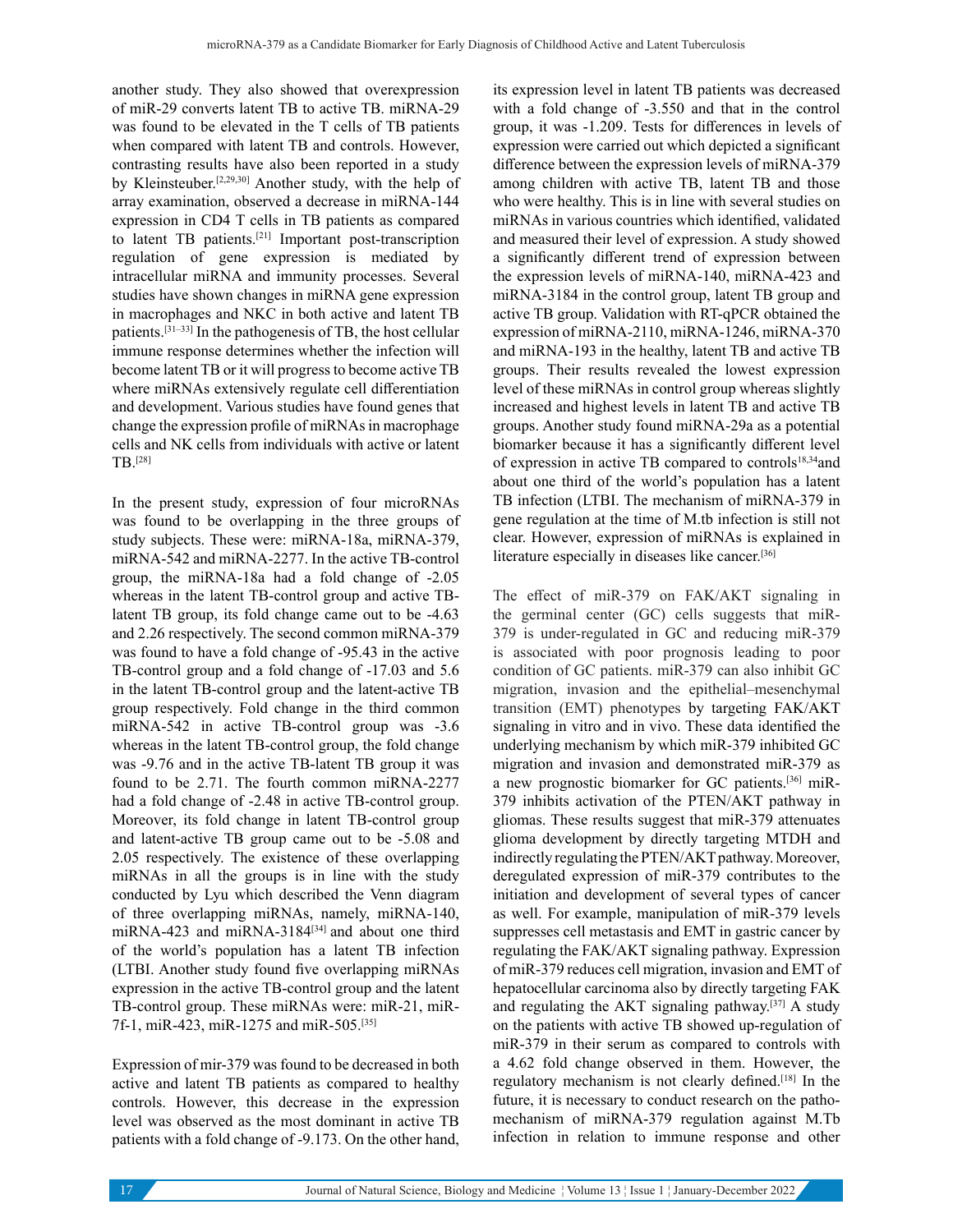molecular pathways. Whether decreased miRNA379 affects IL-11, IL-8, FAK/AKT, PTEN/AKT, and Cyclin B1 in TB or not, is still an unanswered question in the literature and can be explored in future research.

In this study, AUC-ROC curve in all groups showed excellent diagnostic value in diagnosing both active and latent TB. Based on these results, it can be considered that miRNA can be used as a candidate biomarker for TB diagnosis. The miRNA-379 can also be considered as a potential candidate biomarker for TB diagnosis and is expected to differentiate between TB infection (latent TB) and TB disease (active TB). Studies that intend to evaluate the diagnostic value of miRNA in TB using the ROC and AUC curves found that the ROC analysis showed excellent diagnostic values for miR-31, miR-155 and miR-146a with AUC of 0.978, 0.953 and 0.903, respectively. By using ROC, Qi analyzed the diagnostic value of the combination of three miRNAs: miR-361, miR-889 and miR-576 and obtained an AUC value of 0.863, which means that it has a good and significant diagnostic value.<sup>[38,39]</sup>

The mechanism behind the different expression levels of miRNA-379 in children with TB has not been identified yet, however, this might happen through the regulation of the FAK/AKT signaling pathway by targeting FAK/AKT, inhibiting cell proliferation by regulating cyclin B1 expression which is proven to regulate the production of IL-11 and IL-8. This might be because miRNA characteristics differs with different ethnicities.<sup>[12]</sup> Differences in miRNA expression in each individual can also be influenced by several factors including genetics, immunity status, differences in the tissue or cell types targeted, the type of M.tb germ strain, the level of virulence and the severity of TB. This can affect differences in miRNA expression and consequently impacts the immune response. Several miRNAs have been shown to play a role in the regulation of inflammatory responses and innate and adaptive immunity in  $TB.$ <sup>[40,41]</sup> In addition, they can reflect disease progression and differentiate active TB from latent TB through their level of expression.[40,41] Further research on miRNAs as significant biomarkers and their validation is required using a larger group of study subjects.[25]

This study has certain limitations also which are: [1] This study required several meetings on different stages in the diagnosis of latent TB and active TB. Moreover, controls which have never received BCG immunization were also recruited, as a result the risk of drop-out was quite high. This can be overcome with honest communication / education in building trust and adapting to local culture. [2] The mechanism of how miRNA-379 regulates the host immune system has not been studied yet. Thus, further research is needed to answer questions about the pathological mechanism of miRNA-379 against TB. [3] The sample size in the current study was very small i.e.,32 hence a larger sample size is needed to further refine the research results.

### **CONCLUSIONS**

This study found a significant difference in the diagnostic value of miRNA-379 between children with active TB, latent TB and healthy controls. This difference indicates that miRNA-379 can be used as a candidate biomarker to distinguish between latent and active TB in children.

## **COMPETING INTERESTS**

All authors declare that no competing interests were disclosed.

# **GRANT INFORMATION**

The author(s) declared that no grants were involved in supporting this work.

#### **ACKNOWLEDGMENTS**

Tri Yudhani Marding Raras, Yoes Prijatna Dachlan, Hidayat Sujuti, Sri Poeranto, Henry A.Verbrugh, Irwanto,Beivy Korondam, Fildzah C Yunita, Seagames, Djonady Sugiaman (Sentra Biosains Dinamika), Archimedes,Theodora,Temmy (Enigma Saintia Solusindo Jakarta), (Nicky,Christopher, Goi Chuan Tan (Thermofischer Singapore), Tropical Disease Research Centre Surabaya, Sima Laboratories, Wijaya Kusuma Surabaya University.

## **ETHICS AND CONSENTS**

Ethical clearance was approved by the Ethics Committee of the Faculty of Medicine, Wijaya Kusuma University, Surabaya, Indonesia (No. 98/SLE/FK/UWKS/2019) on 30 September 2019.

# **DATA AVAILABILITY STATEMENT**

All data underlying the results are available as part of the article and no additional source data are required.

## **ABBREVIATIONS**

AKT: Activating protein kinase B AUC: Area under Curve FAK: Focal Adhesion Kinase M.tb: Mycobacterium Tuberculosis TB: Tuberculosis PTEN: Phosphatase and Tensin Homolog ROC: Receiving Operating Characteristic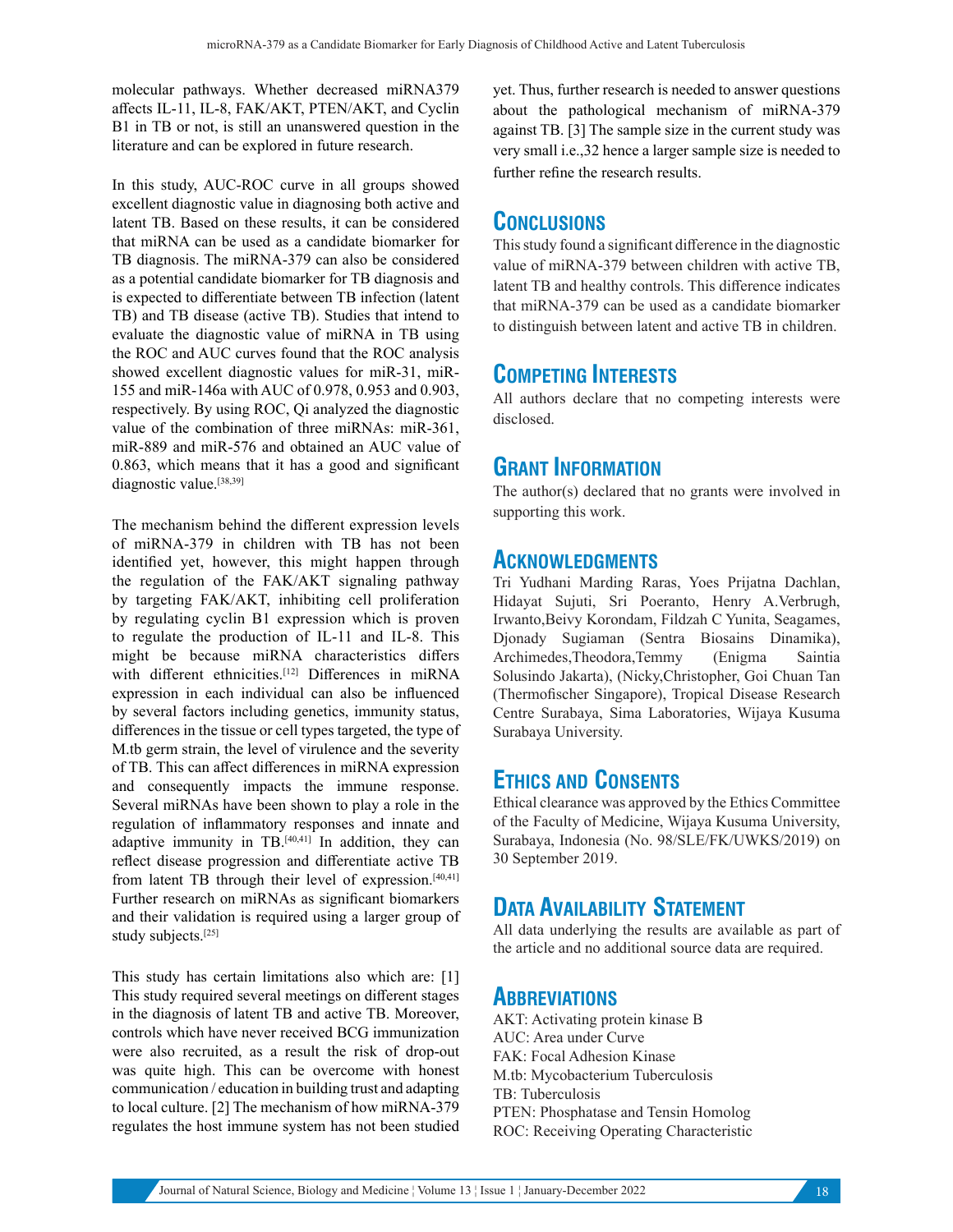# **REFERENCES**

- 1. Yurong F, Zhengjun Y, Jianhua L, Ruifang L. Deregulated micro RNA s in CD 4+ T cells from individuals with latent tuberculosis versus active tuberculosis. Journal of cellular and molecular medicine. 2014; 18(3): 503-13. doi: http://dx.doi.org/10.1111/ jcmm.12205.
- 2. Amanatidou V, Syridou G, Mavrikou M, Tsolia MN. Latent tuberculosis infection in children: diagnostic approaches. European Journal of Clinical Microbiology & Infectious Diseases. 2012; 31(7): 1285-94. doi: https://doi.org/10.1007/s10096-011- 1524-3.
- 3. Hasanah U, Makhfudli M, Ni'mah L, Efendi F, Aurizki GE. Peer Group Support on the Treatment Adherence of Pulmonary Tuberculosis Patients. IOP Conference Series: Earth and Environmental Science. 2019; 246: 012033. doi: https://doi. org/10.1088/1755-1315/246/1/012033.
- 4. Juliasih NN, Soedarsono, Sari RM. Analysis of Tuberculosis Program Management in Primary Health Care. Infectious Disease Reports. 2020; 12(11): 48- 50. doi: https://doi.org/10.4081/idr.2020.8728.
- 5. Wu LS-H, Lee S-W, Huang K-Y, Lee T-Y, Hsu PW-C, Weng JT-Y. Systematic Expression Profiling Analysis Identifies Specific MicroRNA-Gene Interactions that May Differentiate between Active and Latent Tuberculosis Infection. BioMed Research International. 2014; 2014: 895179. doi: https://doi. org/10.1155/2014/895179.
- 6. Abel L, El-Baghdadi J, Bousfiha AA, Casanova J-L, Schurr E. Human genetics of tuberculosis: a long and winding road. Philosophical Transactions of the Royal Society B: Biological Sciences. 2014; 369(1645): 20130428. doi: https://doi.org/10.1098/ rstb.2013.0428.
- 7. Rahajoe N. Tuberkulosis. In: B. S, ed. Buku Ajar Respirologi Anak. 1st ed. Badan Penerbit IDAI; 2018:150–245.
- 8. Dodd PJ, Gardiner E, Coghlan R, Seddon JA. Burden of childhood tuberculosis in 22 high-burden countries: a mathematical modelling study. The Lancet Global Health. 2014; 2(8): e453-e59. doi: https://doi.org/10.1016/S2214-109X(14)70245-1.
- 9. MoH. Petunjuk Teknis Manajemen dan Tatalaksana TB Anak. 2016. Available from: https://tbindonesia.or.id/wp-content/uploads/2020/05/Buku-TBanak-ok.pdf.
- 10. Nilisrianggi, Wahyuni CU, Candrajaya. Analysis of tuberculosis prevention and control problems in an Indonesian community health center in 2019. European Journal of Molecular & Clinical Medicine. 2020; 7(5): 363-69. Available from: https://ejmcm. com/pdf\_2875\_e0ea8faf840e62721b3a9e07d-8c1c039.html.
- 11. Miotto P, Mwangoka G, Valente IC, et al. miRNA Signatures in Sera of Patients with Active Pulmonary Tuberculosis. PLOS ONE. 2013; 8(11): e80149. doi: https://doi.org/10.1371/journal. pone.0080149.
- 12. Pai M, Schito M. Tuberculosis Diagnostics in 2015: Landscape, Priorities, Needs, and Prospects. The Journal of Infectious Diseases. 2015; 211(suppl\_2): S21-S28. doi: https://doi.org/10.1093/infdis/jiu803.
- 13. O'Connell RM, Rao DS, Chaudhuri AA, Baltimore D. Physiological and pathological roles for microRNAs in the immune system. Nature Reviews Immunology. 2010; 10(2): 111-22. doi: https://doi. org/10.1038/nri2708.
- 14. Wuchty S, Arjona D, Bozdag S, Bauer PO. Involvement of microRNA families in cancer. Nucleic Acids Research. 2012; 40(17): 8219-26. doi: https:// doi.org/10.1093/nar/gks627.
- 15. Pathakumari B, Bethunaickan R. Biomarker and Therapeutic Targets for Tuberculosis: Role of Micro RNAs. J Investig Genomics. 2016; 3(3): 44-47. doi: https://doi.org/10.15406/jig.2016.03.00050.
- 16. Zhou M, Yu G, Yang X, Zhu C, Zhang Z, Zhan X. Circulating microRNAs as biomarkers for the early diagnosis of childhood tuberculosis infection. Mol Med Rep. 2016; 13(6): 4620-26. doi: https://doi. org/10.3892/mmr.2016.5097.
- 17. Fu Y, Yi Z, Wu X, Li J, Xu F. Circulating MicroR-NAs in Patients with Active Pulmonary Tuberculosis. Journal of Clinical Microbiology. 2011; 49(12): 4246-51. doi: https://doi.org/10.1128/JCM.05459- 11.
- 18. Mahmoudi S, Pourakbari B, Mamishi S. Interferon Gamma Release Assay in response to PE35/ PPE68 proteins: a promising diagnostic method for diagnosis of latent tuberculosis. European Cytokine Network. 2017; 28(1): 36-40. doi: https://doi. org/10.1684/ecn.2017.0391.
- 19. Fatmawati MAK, Bonyah E, Hammouch Z, Shaiful EM. A mathematical model of tuberculosis (TB) transmission with children and adults groups: a fractional model. Aims Math. 2020; 5(4): 2813-42. doi: http://dx.doi.org/10.3934/math.2020181.
- 20. Wang C, Yang S, Sun G, et al. Comparative miR-NA Expression Profiles in Individuals with Latent and Active Tuberculosis. PLOS ONE. 2011; 6(10): e25832. doi: https://doi.org/10.1371/journal. pone.0025832.
- 21. Harapan H, Fitra F, Ichsan I, et al. The roles of microRNAs on tuberculosis infection: Meaning or myth? Tuberculosis. 2013; 93(6): 596-605. doi: https://doi.org/10.1016/j.tube.2013.08.004.
- 22. Yang T, Ge B. miRNAs in immune responses to Mycobacterium tuberculosis infection. Cancer Letters. 2018; 431: 22-30. doi: https://doi.org/10.1016/j. canlet.2018.05.028.
- 23. Behrouzi A, Alimohammadi M, Nafari AH, et al. The role of host miRNAs on Mycobacterium tuberculosis. ExRNA. 2019; 1(1): 40. doi: https://doi. org/10.1186/s41544-019-0040-y.
- 24. Sari NIP, Mertaniasih NM, Soedarsono, Maruyama F. Application of serial tests for Mycobacterium tuberculosis detection to active lung tuberculosis cases in Indonesia. BMC Research Notes. 2019; 12(1): 313. doi: https://doi.org/10.1186/s13104-019-4350- 9.